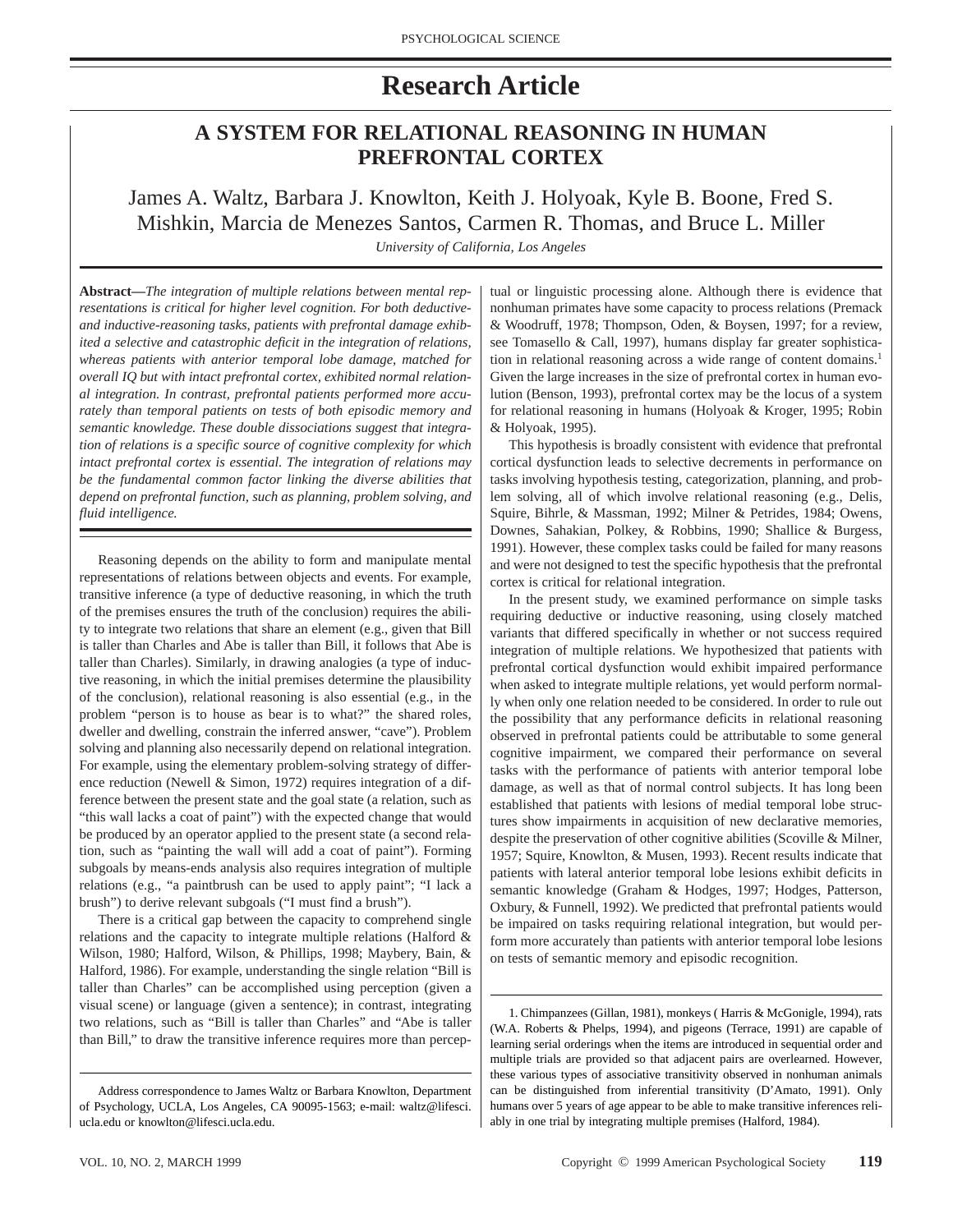#### Relational Reasoning in Prefrontal Cortex

#### **METHOD**

#### **Participants**

The participants were 6 patients with focal damage to prefrontal cortex, 5 patients with focal damage to anterior temporal cortex, and 7 neurologically intact individuals. Patients in the study had been diagnosed with fronto-temporal dementia (FTD), a common dementia subtype distinct from dementia of Alzheimer's type (Brun, 1993; Snowden, Neary, & Mann, 1996). In the early stages of FTD, the degenerative process tends to be localized to either prefrontal or anterior temporal cortical areas; there is involvement throughout anterior cortical regions in advanced stages. In the frontal variant of FTD, damage is initially localized in prefrontal cortex. Figure 1a depicts an example of metabolic activity in a normal brain; this image can be contrasted with Figure 1b, which depicts the abnormal metabolic activity of a representative prefrontal patient in the present study. In the temporal variant (Edwards-Lee et al., 1997), an example of which is depicted in Figure 1c, the anterior temporal lobes initially degenerate while dorsolateral prefrontal regions remain structurally and physiologically intact. Patients with the temporal variant of FTD have been found to exhibit semantic dementia, characterized by impairments in semantic knowledge (Hodges et al., 1992).

Patients were divided into subgroups based on the inspection of functional brain images produced by the single positron emission computer tomography (SPECT) technique using 99m TC hexamethyl propylenamine oxime (HMPAO). Foci of hypoperfusion were identified by a medical professional not associated with the study, and each patient was assigned to either the prefrontal or the temporal group based on these determinations. When blood flow measurements in prefrontal cortex were compared with those in other regions using xenon 133 (133Xe), patients in the prefrontal group showed significantly reduced blood flow in prefrontal cortex (an average prefrontal:global cortical perfusion ratio of  $0.58 \pm 0.08$ ), relative to patients in the anterior temporal group (an average prefrontal:global cortical perfusion ratio of  $0.88 \pm 0.09$ ,  $t(6) = 2.61$ ,  $p < .05$ . The perfusion ratios of the two patient groups did not overlap.

All patients received a set of standard neuropsychological tests, including the Wisconsin Card Sorting Test (WCST; Heaton, 1995), Boston Naming Test (Kaplan, Goodglass, & Weintraub, 1983), and Wechsler Adult Intelligence Scale–Revised (WAIS-R; Wechsler, 1981). These tests were administered in a separate 3-hr session. The two patient groups were matched for mean age, education, and severity of dementia, as measured by the Mini-Mental Status Examination (MMSE; Folstein, Folstein, & McHugh, 1975) and WAIS-R. The 6 patients with prefrontal degeneration (4 men) averaged  $65.4 \pm 4.0$ years of age and  $16.0 \pm 1.1$  years of education; they had an average score of  $23.8 \pm 2.0$  on the MMSE and a full-scale IQ of  $96.0 \pm 6.4$  on the WAIS-R (the mean in the general population is 100). The 5 patients with anterior temporal degeneration (3 men) averaged 63.2  $\pm$ 4.8 years of age,  $17.8 \pm 0.8$  years of education, an MMSE score of  $23.0 \pm 1.8$ , and a full-scale IQ of  $94.8 \pm 8.0$ . The 7 normal control subjects (2 men) had an average age of  $64.9 \pm 2.5$  years and an average educational attainment of  $16.4 \pm 1.1$  years. Relative to the anterior temporal group, the prefrontal group was significantly impaired on several traditional tests of prefrontal function, including a shortened form of the WCST ( $0.6 \pm 0.4$  categories achieved from a maximum of 4, with 60.3  $\pm$  8.7% of errors being perseverative, vs. 2.8  $\pm$  0.4 categories achieved, with 19.3  $\pm$  3.7% of errors being perseverative, *p* < .005 for both measures).

### **Materials and Procedure**

The measure of deductive reasoning was performance on a set of transitive-inference problems. Each item involved between two and four propositions. Each proposition was enclosed in a rectangle and stated a "taller than" relation between two individuals, presented as a card displaying a name on top, the words "taller than" in the middle, and a name below. The task was to arrange cards corresponding to the



Fig. 1. Anterior views of brain images illustrating the extent of cortical damage in patients tested in the present study. Areas in gray exhibit normal perfusion rates as measured by single positron emission computer tomography; white areas exhibit significant hypoperfusion. The image of an individual with normal perfusion rates in all cortical areas is shown in (a). The image of a patient with focal prefrontal cortical damage (b) shows severe hypoperfusion in prefrontal cortical areas, with relative sparing of temporal cortical areas. The image of a patient with focal anterior temporal cortical damage (c) shows subnormal blood flow in anterior temporal cortical areas, with near-complete sparing of prefrontal cortical areas.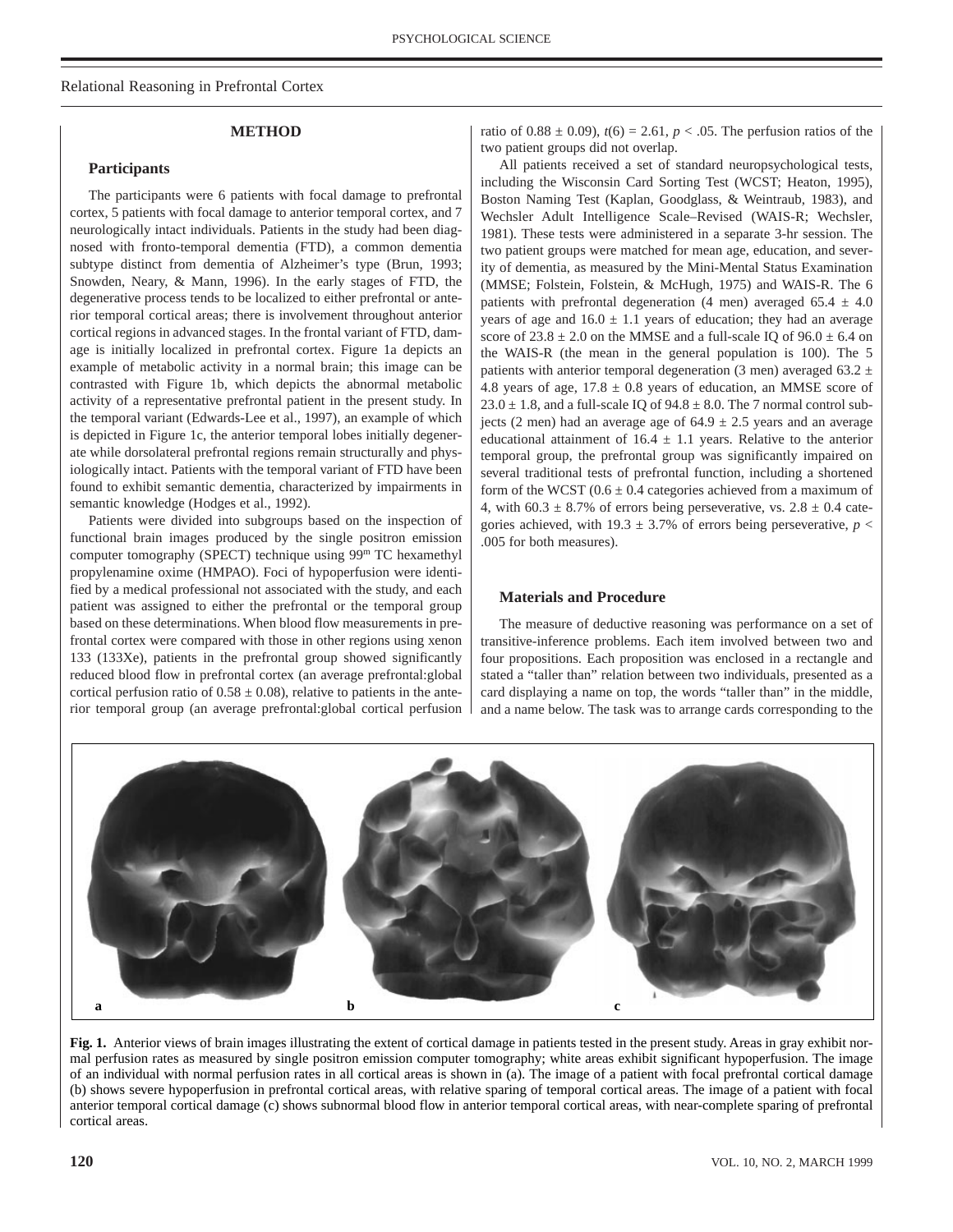#### PSYCHOLOGICAL SCIENCE

### J.A. Waltz et al.

individuals in descending order of their heights. In the one-relation version (Level 1 complexity), the pairs introduced the names in order of height (e.g., Sam taller than Nate; Nate taller than Roy). The correct ordering could therefore be achieved using a chaining strategy that proceeded one link at a time: To build a link, only one relation that between the name at the end of one chain and its successor—had to be considered. In the two-relation version of the task (Level 2 complexity), the pairs were introduced in a scrambled order (e.g., Beth taller than Tina; Amy taller than Beth) so that the item at the end of one chain was not in the subsequent pair, making the chaining strategy inapplicable. The reasoner therefore had to consider two relations simultaneously to determine the overall ordering of three names. Preschool children can solve one-relation transitive-inference problems by chaining, but reliable success with two-relation problems is not observed prior to age 5 (Halford, 1984, 1993).

The ordered (Level 1) and scrambled (Level 2) problem sets each included three problems, which respectively involved two propositions (three people), three propositions (four people), and four propositions (five people). A different set of names was used for each problem, and all propositions remained in view throughout a trial, eliminating any need for maintenance of the propositions in short-term memory.

Immediately following the transitive-inference test, participants were administered a test of recognition memory for problem elements. Each participant was presented with a list of nine pairs of first names, with each pair consisting of one name that had been used on the transitive-inference test and one name that had not been presented during the experiment. The participant was asked to indicate which name from each pair had been on the test. This incidental recognition test provided a measure of participants' memory for recent episodes based on materials used in the prior reasoning test.

Inductive reasoning was assessed using matrix problems adapted from the Raven Standard Progressive Matrices Test, which has long been used as a measure of cognitive skill (Carpenter, Just, & Shell,

1990; Raven, 1941). Nonrelational problems (Level 0 complexity) involved a visual pattern, with a blank space in the bottom right-hand corner (see Fig. 2a). The participant completed the pattern by selecting from six possibilities; the solution required simple pattern matching. Each one-relation problem (Level 1 complexity) involved a  $2 \times 2$ matrix that required processing one relational change over either the horizontal or vertical dimension; the other dimension was constant (Fig. 2b). Two-relation problems (Level 2 complexity) required integrating two relational changes over the horizontal and vertical dimensions, respectively (Fig. 2c). Thus, although the basic form of the task was constant across the three types of matrix problems, only the tworelation problems necessitated relational integration. A total of 20 problems was administered (7 at Level 0, 6 at Level 1, and 7 at Level 2).

Testing was generally done in a single 1-hr session, with the transitive-inference items presented first, immediately followed by the test of recognition memory and then the set of matrix problems. Of the 6 prefrontal patients, 1 was not tested on the transitive-inference items and 1 was not tested on the matrix problems. Recognition memory for transitive-inference items was tested in 3 of the prefrontal patients. All 5 anterior temporal patients participated in all tests. All control subjects received all tests, except for 1 whose recognition memory was not tested.

#### **RESULTS**

We hypothesized that patients with prefrontal cortical damage would show selective impairment on problems requiring integration of multiple relations, relative both to patients with anterior temporal lobe damage and to control subjects. The results obtained for the deductive transitive-inference problems provided strong support for our hypothesis, as shown in Figure 3a. An analysis of variance comparing the two patient groups and control group revealed an interaction between locus



**Fig. 2.** Examples of problems adapted from the Raven Standard Progressive Matrices Test. This task required participants to choose the item from the bottom of the figure that would complete the pattern at the top. An example of a nonrelational problem (Level 0) is shown in (a). Solution requires only perceptual matching (correct response is Choice 1). An example of a one-relation problem (Level 1) is shown in (b). Participants need only to maintain the transformation along the vertical dimension (reflection across the *x*-axis) in order to choose the correct alternative (Choice 3). An example of a two-relation problem (Level 2) is shown in (c). Participants must integrate the relation along the vertical dimension (solid to checked pattern) and the relation across the horizontal dimension (removal of the upper-right quadrant) in order to make the correct response (Choice 1).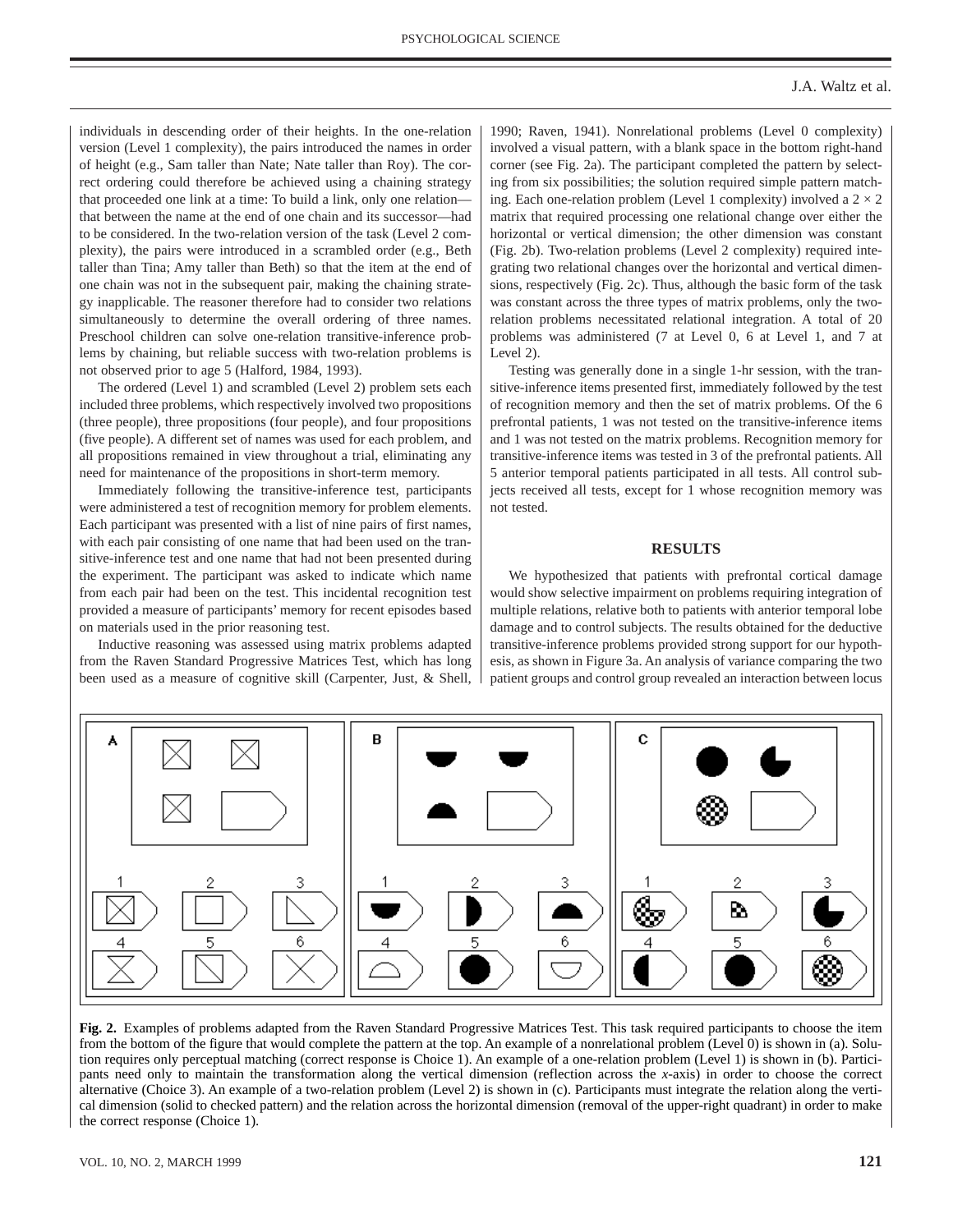#### Relational Reasoning in Prefrontal Cortex



**Fig. 3.** Accuracy on the test of transitive inference (a) and matrices test (b) for each group of participants. Results are shown for patients with prefrontal damage (solid lines), patients with anterior temporal damage (dotted lines), and normal control subjects (dashed lines). Standard errors ranged from 8% to 20%.

of damage and relational complexity,  $F(2, 14) = 5.79$ ,  $p < .02$ . When presented with problems for which names could be ordered correctly by chaining, processing only one relation at a time (e.g., Dave taller than Gary; Gary taller than Bart), patients with prefrontal cortical damage ordered the elements correctly in  $87 \pm 8\%$  of cases. Their performance was quantitatively similar to that of patients with anterior temporal lobe damage ( $87 \pm 13\%$  correct) and control subjects (100% correct). None of these differences were significant by a Newman-Keuls test. However, for problems in which the order of propositions was scrambled (e.g., Mona taller than Kim; Stef taller than Mona), so that premise integration required processing two relations at once, patients with prefrontal cortical damage showed a complete inability to order problem elements, producing a correct ordering in only 20  $\pm$ 20% of problems, a rate not significantly different from chance (7%). Newman-Keuls tests indicated that the performance of the prefrontal patients on Level 2 problems was significantly worse than that of patients with anterior temporal lobe damage  $(87 \pm 13\%)$  correct,  $p <$ .01) and also control subjects (86  $\pm$  14% correct,  $p < .001$ ).

Performance on the inductive matrix problems also showed striking differences between patients with damage to prefrontal cortex and those with damage to anterior temporal cortex, as well as normal control subjects, in the ability to integrate multiple relational premises, as shown in Figure 3b. An analysis of variance revealed an interaction between group and complexity level,  $F(4, 28) = 14.53$ ,  $p < .00001$ . Newman-Keuls tests indicated that the two patient groups did not differ either from each other or from normal control subjects in the average proportion of correct responses given to either Level 0 or Level 1 problems, with performance above 80% correct in all cases. For the Level 2 problems, however, Newman-Keuls tests revealed a significant difference  $(p < .001$  for both comparisons) between the mean percentage of correct responses given by patients with prefrontal cortical damage (11  $\pm$  5%, chance = 17%) and the performance of both patients with anterior temporal lobe damage (89  $\pm$  5%) and normal control subjects  $(86 \pm 6\%)$ .

Additional analyses revealed double dissociations between relational reasoning and both episodic memory and semantic knowledge (see Fig. 4). Relative to prefrontal patients, temporal patients were impaired on the two-item forced-choice test of declarative recognition memory for names presented on the transitive-inference test (56  $\pm$  10% correct vs. 96  $\pm$  4% correct for prefrontal patients; normal control subjects responded correctly to  $86 \pm 5\%$  of items),  $t(6) =$ 3.01,  $p < .05$ . For those patients tested on both Level 2 transitiveinference problems and the matched forced-choice recognition problems, an analysis of variance revealed a significant crossover interaction for the prefrontal versus temporal patients,  $F(1, 6) = 6.53$ , *p* < .05. Temporal patients showed a decrement, relative to prefrontal patients, on the Boston Naming Test  $(16.6 \pm 9.3)$  for anterior temporal patients vs.  $52.2 \pm 1.9$  for prefrontal patients; maximum = 60),  $t(8) = 3.75$ ,  $p < .01$ , and also on the Information subtest of the WAIS-R (9.0  $\pm$  3.4 for anterior temporal patients vs. 22.0  $\pm$  2.8 for prefrontal patients; maximum = 30),  $t(8) = 2.91$ ,  $p < .02$ . Both of these tests assess semantic knowledge.

#### **DISCUSSION**

Our findings indicate that the human prefrontal cortex plays an essential role in relational reasoning—specifically, in the integration of multiple relations. For both a deductive task (transitive inference) and an inductive task (matrix completion), the performance of prefrontal patients dramatically deteriorated when the task required simultaneous integration of two binary relations, rather than being solvable by processing one relation at a time. Developmental evidence indicates that the capacity to integrate multiple relations is acquired at about age 5 (Halford, 1984, 1993), paralleling increases in performance on tests diagnostic of prefrontal dysfunction and in the coordination of electrical activity in prefrontal cortex with that in posterior cortical systems (Case, 1992; Levin et al., 1991). Although the overall IQs of the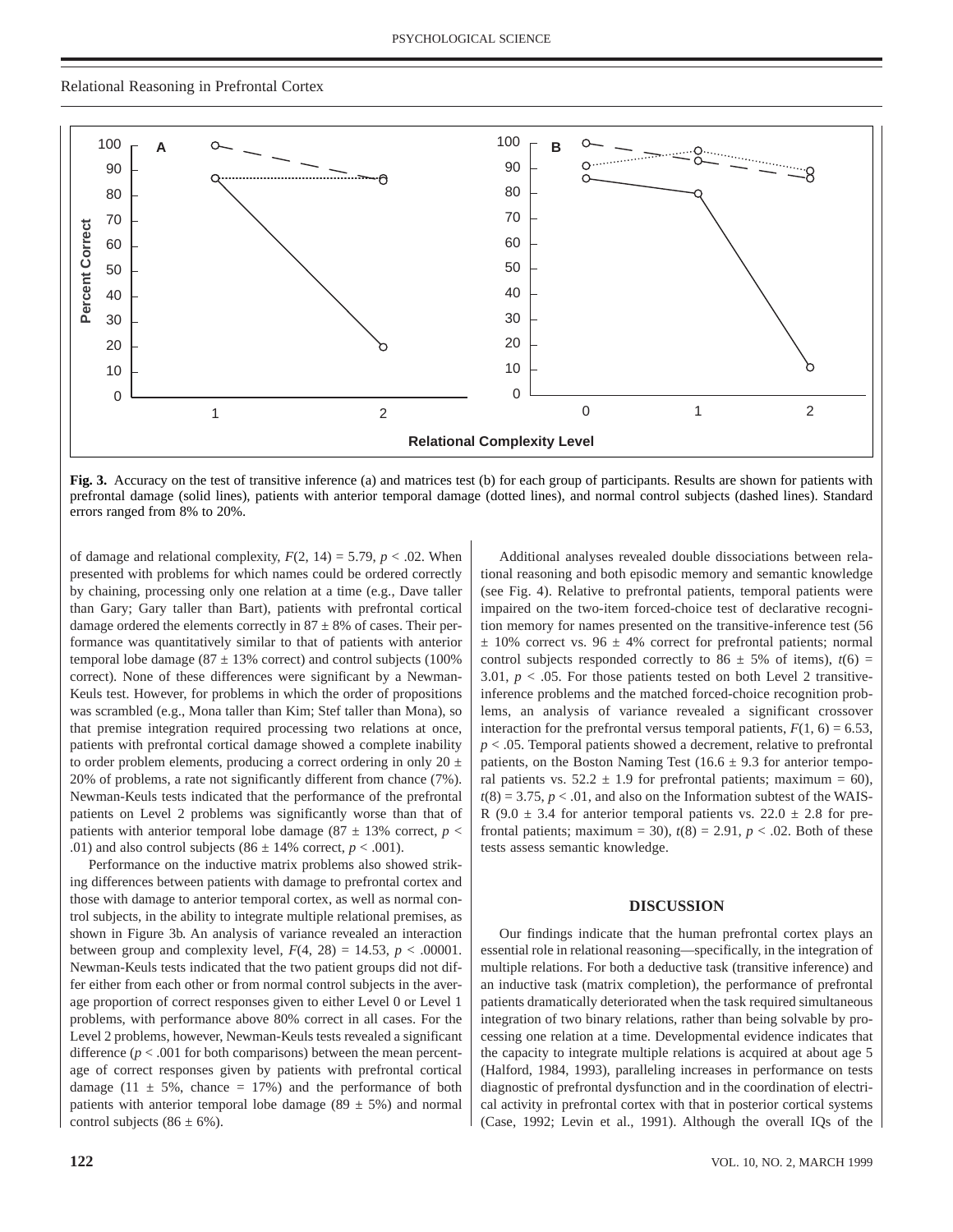## J.A. Waltz et al.



**Fig. 4.** Accuracy on tests of declarative memory (forced-choice recognition) and semantic knowledge (Boston Naming Test and Information subtest of the Wechsler Adult Intelligence Scale–Revised). Results are shown for patients with prefrontal damage (solid bars) and patients with anterior temporal damage (slashed bars). Standard errors ranged from 3% to 15%.

prefrontal patients were in the normal range, their complete inability to solve two-relation transitive-inference problems placed them at a preschool level on this task. The fact that the prefrontal patients also failed two-relation matrix problems indicates a general impairment of relational reasoning, spanning both deduction and induction.

The relative success of the prefrontal patients on no-relation and one-relation variants of the same tasks rules out explanations based on motivation, inability to follow instructions, or tendency to perseverate. The success of the anterior temporal patients on two-relation problems establishes a dissociation between the reasoning ability of the prefrontal and anterior temporal groups, which were closely matched in disease process, age, IQ, and education. At the same time, the performance of prefrontal patients was superior to that of the temporal patients on a test of recognition memory and on tests dependent on semantic knowledge. The resulting double dissociation between relational reasoning versus both episodic memory and semantic knowledge rules out a general "difficulty" factor as the source of the prefrontal group's impairment.

Prefrontal cortex has been implicated in the performance of a large number of higher level cognitive tasks, such as memory monitoring, management of dual tasks, rule application, and planning sequences of moves in problem solving (D'Esposito et al., 1996; Duncan, Burgess, & Emslie, 1995; Smith, Patalano, & Jonides, 1998). It has not been established, however, whether a common factor links these diverse tasks. It has often been suggested that prefrontal cortex is particularly important for difficult tasks, but the theoretical basis for what factors are relevant in making some tasks more difficult than others has not been established. We propose that the integration of relations is a specific source of cognitive complexity for which an intact prefrontal cortex is essential. Double dissociations of the sort observed in the present study rule out any simple relationship between prefrontal performance and overall task difficulty.

The present hypothesis can be extended to explain frontal impairments in the domain of action planning. Complexity increases with the depth of embedding in a subgoal hierarchy (Carpenter et al., 1990; Shallice & Burgess, 1991), as subgoal embedding is a special case of relational interaction (see Halford et al., 1998, for an analysis of the relational complexity of versions of the Tower of Hanoi puzzle). The management of dual tasks necessarily increases relational complexity, as the reasoner must integrate the temporal relations between two action sequences. In fact, relational reasoning appears critical for all tasks identified with executive processing and fluid intelligence.

We propose that a deficit in relational integration in patients with prefrontal lesions may account for impairments in the inhibition of prepotent responses, as demonstrated by deficits in prefrontal patients on tasks such as the WCST (Milner, 1963), Stroop test (Perret, 1974), and antisaccade task (Guitton, Buchtel, & Douglas, 1985). Loss of the ability to inhibit prepotent responses can be brought on by decrements in working memory capacity (Dunbar & Sussman, 1995; R.J. Roberts, Hager, & Heron, 1994). We contend that in order to override a prepotent response, an individual must simultaneously consider multiple response-outcome relations. For example, in the WCST, a reasoner must consider both the current sorting relationship (e.g., color) and a different sorting relationship (e.g., shape), and must explicitly represent that one is no longer correct and thus the other might be. Without the capacity to integrate these two relations, the reasoner would act on the basis of the single, dominant response-outcome association. Thus, the deficits in response inhibition demonstrated by prefrontal patients can be seen to follow directly from a deficit in relational integration. The hypothesis that prefrontal cortex is required for the simultaneous processing of multiple relations also fits well with data for prefrontal patients showing deficits in declarative memory tasks such as memory for spatiotemporal context (Schacter, 1987; Shimamura, 1995). These deficits may arise out of an impaired ability to represent, as well as to make inferences based on, variable temporal relations.

The present study obtained a sharp break in performance for prefrontal patients when a reasoning task required integration of two binary relations. Further work, using neuroimaging as well as neuropsychological techniques, will be required to determine the role of prefrontal cortex across a wider range of complexity variations. For example, Halford (1993; Halford et al., 1998) has proposed that processing two binary relations is equivalent in complexity to processing one trinary relation (i.e., a predicate that takes three semantically confusable arguments, as in "John introduced Tom to Bill"). If so, prefrontal patients should show impairment in processing single relations that are more complex than the binary relations used in the present study. In addition, normal adults are clearly capable of processing more complex relational structures than any of those used in the present study.

Neuropsychological and functional imaging studies indicate that different regions in prefrontal cortex subserve distinct functions. The ventromedial region has been implicated in the relationship between emotion and decision making (Bechara, Damasio, Tranel, & Damasio, 1997), and the dorsolateral prefrontal cortex (DLPFC) has been implicated in working memory and executive functions (Baddeley, 1992). (For electrophysiological studies of working memory in nonhuman primates, see Fuster, 1995; Goldman-Rakic, 1988; for neuroimaging of working memory in humans, see Cohen et al., 1997; Jonides et al., 1993). The operations that support relational reasoning may form the core of an executive component of working memory, which implies both the active maintenance of information and its processing (Halford et al., 1998). In other words, relational integration may be the "work" done by working memory. We thus view our results as being consistent with the idea that DLPFC, which was severely damaged in all our prefrontal patients, is critical for working memory.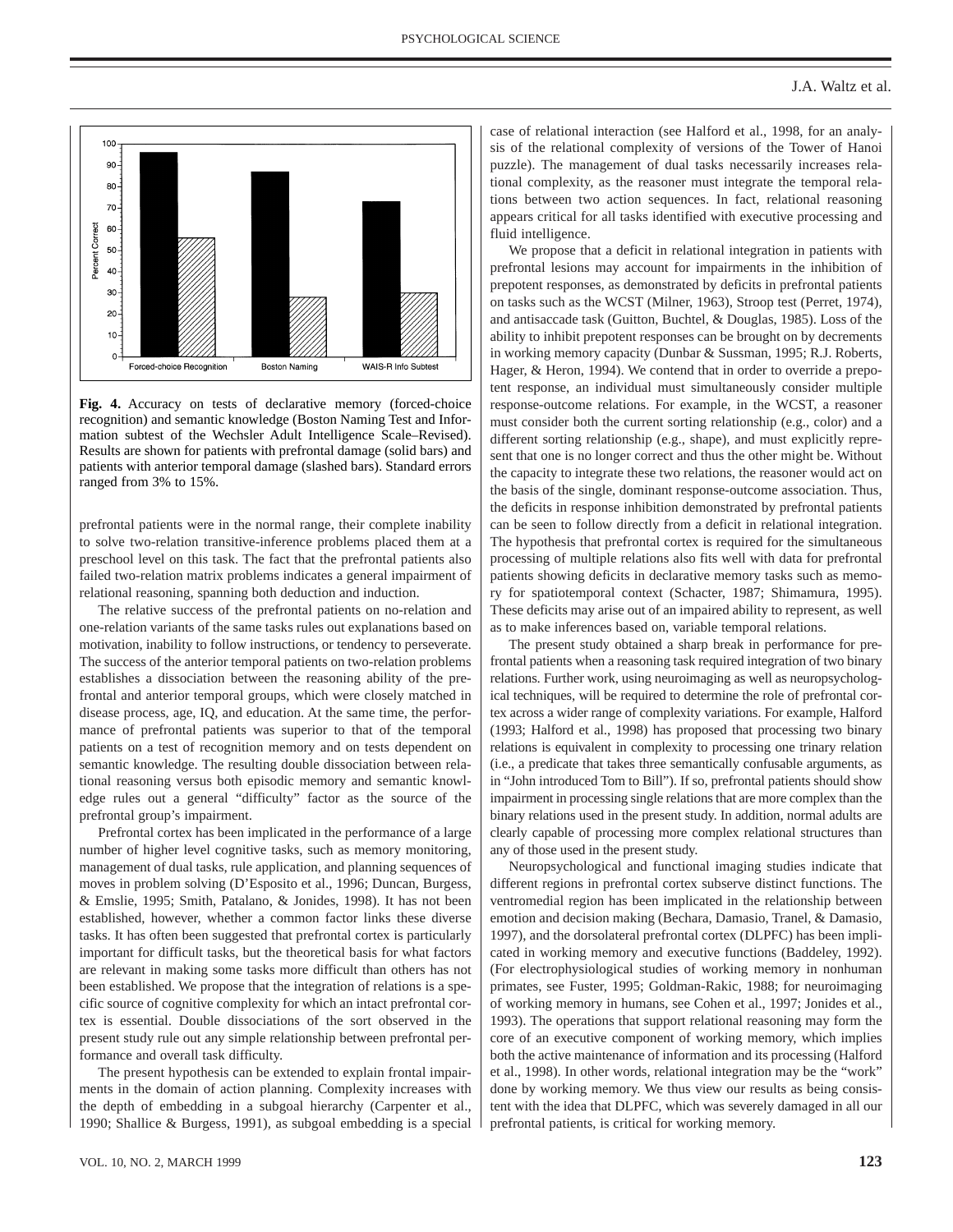#### Relational Reasoning in Prefrontal Cortex

Relational reasoning requires a capacity to bind elements dynamically into roles (perhaps by synchronizing neural activity; see Hummel & Holyoak, 1997; Shastri & Ajjanagadde, 1993), and to maintain these bindings as inferences are made. These operations underlying relational integration may distinguish working memory from a passive short-term memory buffer. Working memory tasks often require participants to integrate relations, such as the relative temporal order of multiple stimuli. Indeed, the sharp performance decrement shown by our prefrontal patients on multiple-relation problems parallels a step function observed in parametric neuroimaging studies of working memory. Functional magnetic resonance imaging (fMRI) studies using the *n*-back task have revealed a step function in the activation increase associated with DLPFC (Cohen et al., 1997). The quantal step occurs at  $n = 2$  (which requires participants to decide whether the present stimulus in a continual sequence is identical to the one presented "two back," i.e., the stimulus immediately preceding the one immediately preceding the present stimulus). Identifying the item that is "two back" requires integration of two temporal relations (stimulus  $n - 1$ ) preceded present stimulus *n*; stimulus  $n-2$  preceded stimulus  $n-1$ ), and hence is comparable in complexity to the two-relation tasks used in the present study.

Our neuropsychological findings complement imaging studies of reasoning, which have shown involvement of the same areas as are activated in working memory tasks. An fMRI study of Raven problems revealed activation in multiple brain regions, including DLPFC (Prabhakaran, Smith, Desmond, Glover, & Gabrieli, 1997). A study of performance on a transitive-inference task using positron emission tomography found increased activation in both DLPFC and areas of parietal cortex (Baker, Dolan, & Frith, 1996). Neuropsychological evidence such as that provided by the present study makes a unique contribution by establishing that the prefrontal region is necessary for relational integration (rather than simply being active during reasoning tasks, perhaps performing some secondary function such as task monitoring). Postulating a neural system for integrating multiple relations provides an explanation of why a wide range of tasks, all of which depend on processing multiple relations simultaneously, are sensitive to prefrontal damage and activate DLPFC.

**Acknowledgments—**This research was supported by an Ursula Mandel Fellowship from the UCLA Graduate Division and by National Science Foundation Grant SBR-9729023. We thank Patricia Cheng, Michael Fanselow, Joaquin Fuster, John Hummel, Larry Squire, and Tiffany Tom for valuable comments on earlier drafts.

### **REFERENCES**

- Baddeley, A.D. (1992). Working memory. *Science, 255,* 556–559.
- Baker, S.C., Dolan, R.J., & Frith, C.D. (1996). The functional anatomy of logic: A PET study of inferential reasoning. *Neuroimage, 3,* S218.
- Bechara, A., Damasio, H., Tranel, D., & Damasio, A.R. (1997). Deciding advantageously before knowing the advantageous strategy. *Science, 275,* 1293–1295.
- Benson, D.F. (1993). Prefrontal abilities. *Behavioral Neurology, 6,* 75–81.
- Brun, A. (1993). Frontal lobe degeneration of non-Alzheimer type revisited. *Dementia, 4,* 126–131.
- Carpenter, P.A., Just, M.A., & Shell, P. (1990). What one intelligence test measures: A theoretical account of the processing in the Raven Progressive Matrices Test. *Psychological Review, 97,* 404–431.
- Case, R. (1992). The role of the frontal lobes in the regulation of cognitive development. *Brain and Cognition, 20,* 51–73.
- Cohen, J.D., Perlstein, W.M., Braver, T.S., Nystrom, L.E., Noll, D.C., Jonides, J., & Smith, E.E. (1997). Temporal dynamics of brain activation during a working memory task. *Nature, 386,* 604–608.
- D'Amato, M.R. (1991). Comparative cognition: Processing of serial order and serial pattern. In L. Dachowski & C.F. Flaherty (Eds.), *Current topics in animal cognition: Brain, emotion, and cognition* (pp. 165–185). Hillsdale, NJ: Erlbaum.
- Delis, D.C., Squire, L.R., Bihrle, A., & Massman, P.J. (1992). Componential analysis of problem-solving ability: Performance of patients with frontal lobe damage and amnesic patients on a new sorting test. *Neuropsychologia, 30,* 683–697.
- D'Esposito, M., Detre, J.A., Alsop, D.C., Shin, R.K., Atlas, S., & Grossman, M. (1996). The neural basis of the central executive system of working memory. *Nature, 378,* 279–281.
- Dunbar, K., & Sussman, D. (1995). Toward a cognitive account of frontal lobe function: Simulating frontal lobe deficits in normal subjects. In J. Grafman, K.J. Holyoak, & F. Boller (Eds.), Structure and functions of the human prefrontal cortex. *Annals of the New York Academy of Sciences, 769,* 289–304.
- Duncan, J., Burgess, P., & Emslie, H. (1995). Fluid intelligence after frontal lobe lesions. *Neuropsychologia, 33,* 261–268.
- Edwards-Lee, T., Miller, B.L., Benson, D.F., Cummings, J.L., Russell, G.L., Boone, K., & Mena, I. (1997). The temporal variant of frontotemporal dementia. *Brain, 120,* 1027–1040.
- Folstein, M.F., Folstein, S.E., & McHugh, P.R. (1975). A practical method for grading the cognitive state of patients for the clinician. *Journal of Psychiatric Research, 12,* 189–198.

Fuster, J.M. (1995). *Memory in the cerebral cortex.* Cambridge, MA: MIT Press.

- Gillan, D.J. (1981). Reasoning in the chimpanzee: II. Transitive inference. *Journal of Experimental Psychology: Animal Behavior Processes, 7,* 150–164.
- Goldman-Rakic, P.S. (1988). Topography of cognition: Parallel distributed networks in primate association cortex. *Annual Review of Neuroscience, 11,* 137–156.
- Graham, K.S., & Hodges, J.R. (1997). Differentiating the roles of the hippocampal complex and the neocortex in long-term memory storage: Evidence from the study of semantic dementia and Alzheimer's disease. *Neuropsychology, 11,* 77–89.
- Guitton, D., Buchtel, H.A., & Douglas, R.M. (1985). Frontal lobe lesions in man cause difficulties in suppressing reflexive glances and in generating goal-directed saccades. *Experimental Brain Research, 58,* 455–472.
- Halford, G.S. (1984). Can young children integrate premises in transitivity and serial order tasks? *Cognitive Psychology, 16,* 65–93.
- Halford, G.S. (1993). *Children's understanding: The development of mental models.* Hillsdale, NJ: Erlbaum.
- Halford, G.S., & Wilson, W.H. (1980). A category theory approach to cognitive development. *Cognitive Psychology, 12,* 356–411.
- Halford, G.S., Wilson, W.H., & Phillips, S. (1998). Processing capacity defined by relational complexity: Implications for comparative, developmental, and cognitive psychology. *Brain and Behavioral Sciences, 21,* 803–864.
- Harris, M.R., & McGonigle, B.O. (1994). A model of transitive choice. *Quarterly Journal of Experimental Psychology: Comparative & Physiological Psychology, 47,* 319–348.
- Heaton, R.K. (1995). *Wisconsin Card Sorting manual.* Odessa, FL: Psychology Assessment Resources.
- Hodges, J.R., Patterson, K., Oxbury, S., & Funnell, E. (1992). Semantic dementia: Progressive fluent aphasia with temporal lobe atrophy. *Brain, 115,* 1783–1806.

Holyoak, K.J., & Kroger, J.K. (1995). Forms of reasoning: Insight into prefrontal functions? In J. Grafman, K.J. Holyoak, & F. Boller (Eds.), *Structure and functions of the human prefrontal cortex* (pp. 253–263). New York: New York Academy of Sciences.

Hummel, J.E., & Holyoak, K.J. (1997). Distributed representations of structure: A theory of analogical access and mapping. *Psychology Review, 104,* 427–466.

- Jonides, J., Smith, E.E., Koeppe, R.A., Awh, E., Minoshima, S., & Mintun, M. (1993). Spatial working memory in humans as revealed by PET. *Nature, 363,* 623–625.
- Kaplan, E.F., Goodglass, H., & Weintraub, S. (1983). *The Boston Naming Test.* Philadelphia: Lea Febiger.
- Levin, H., Culhane, K., Hartmann, J., Evankovich, K., Mattson, A., Harward, H., Ringholz, G., Ewing-Cobbs, L., & Fletcher, J. (1991). Developmental changes in performance on tests of purported frontal lobe functioning. *Developmental Neuropsychology, 7,* 377–395.
- Maybery, M.T., Bain, J.T., & Halford, G.S. (1986). Information-processing demands of transitive inference. *Journal of Experimental Psychology: Learning, Memory, and Cognition, 12,* 600–613.
- Milner, B. (1963). Effects of different brain lesions on card sorting. *Archives of Neurology, 9,* 90–100.
- Milner, B., & Petrides, M. (1984). Behavioural effects of frontal-lobe lesions in man. *Trends in Neuroscience, 7,* 403–407.
- Newell, A., & Simon, H.A. (1972). *Human problem solving.* Englewood Cliffs, NJ: Prentice-Hall.
- Owens, A.M., Downes, J.J., Sahakian, B.J., Polkey, C.E., & Robbins, T.W. (1990). Planning and spatial working memory following frontal lobe lesions in man. *Neuropsychologia, 28,* 1021–1034.
- Perret, E. (1974). The left frontal lobe of man and the suppression of habitual responses in verbal categorical behaviour. *Neuropsychologia, 12,* 323–330.
- Prabhakaran, V., Smith, J.A.L., Desmond, J.E., Glover, G., & Gabrieli, J.D.E. (1997). Neural substrates of fluid reasoning: An fMRI study of neocortical activation during